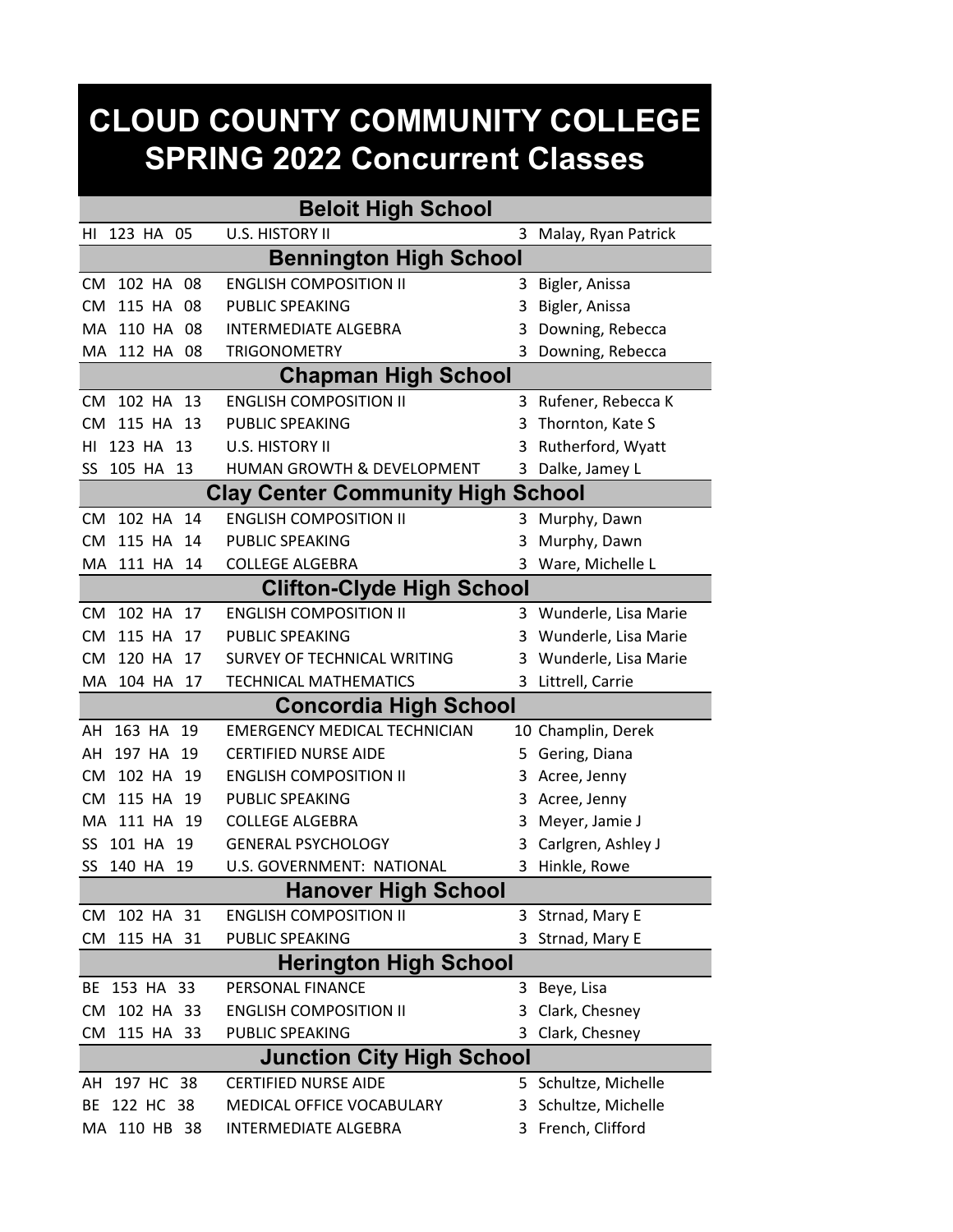| MA 111 HC<br>38                   | <b>COLLEGE ALGEBRA</b>             |    | 3 French, Clifford    |  |  |  |  |  |  |
|-----------------------------------|------------------------------------|----|-----------------------|--|--|--|--|--|--|
| 111 HB 38<br>MA                   | <b>COLLEGE ALGEBRA</b>             | 3  | Miller, Donna Robin   |  |  |  |  |  |  |
| MA 111 HH 38                      | <b>COLLEGE ALGEBRA</b>             | 3  | Miller, Donna Robin   |  |  |  |  |  |  |
| SC 131 HA 38                      | <b>CHEMISTRY I</b>                 | 5  | Chun, Subin           |  |  |  |  |  |  |
| SC                                | 131 HA 38 L CHEMISTRY I LAB        | 0  | Chun, Subin           |  |  |  |  |  |  |
| SC 140 HA 38                      | <b>COLLEGE PHYSICS I</b>           | 5  | Villamor, Glennrey    |  |  |  |  |  |  |
| 140 HA 38<br>SC.<br>L             | <b>COLLEGE PHYSICS I LAB</b>       | 0  | Villamor, Glennrey    |  |  |  |  |  |  |
| 101 HB 38<br>SS                   | <b>GENERAL PSYCHOLOGY</b>          | 3  | Gonzales, Tyler       |  |  |  |  |  |  |
| SS 130 HC 38                      | <b>INTRODUCTION TO SOCIOLOGY</b>   | 3  | Gonzales, Tyler       |  |  |  |  |  |  |
| Lakeside High School              |                                    |    |                       |  |  |  |  |  |  |
| 101 HA 24<br>SS                   | <b>GENERAL PSYCHOLOGY</b>          |    | 3 Sharp, Ginna L      |  |  |  |  |  |  |
| <b>Lincoln High School</b>        |                                    |    |                       |  |  |  |  |  |  |
| 111 HA 42<br>МA                   | <b>COLLEGE ALGEBRA</b>             |    | 3 Borst, Jenelle      |  |  |  |  |  |  |
|                                   | <b>Linn High School</b>            |    |                       |  |  |  |  |  |  |
| 108 HA 43<br>CS.                  | <b>COMPUTER APPLICATIONS</b>       |    | 3 Dague, Jennifer     |  |  |  |  |  |  |
|                                   | <b>Minneapolis High School</b>     |    |                       |  |  |  |  |  |  |
| CM 102 HA 51                      | <b>ENGLISH COMPOSITION II</b>      | 3  | Clark, Janette L      |  |  |  |  |  |  |
| 101 HA 51<br>SS                   | <b>GENERAL PSYCHOLOGY</b>          | 3  | Clark, Janette L      |  |  |  |  |  |  |
| <b>Natoma High School</b>         |                                    |    |                       |  |  |  |  |  |  |
| 102 A WC<br>CM.                   | <b>ENGLISH COMPOSITION II</b>      |    | 3 Knoll, Bethany      |  |  |  |  |  |  |
| SS<br>101 A WC                    | <b>GENERAL PSYCHOLOGY</b>          | 3  | Murphy, Rhonda S      |  |  |  |  |  |  |
|                                   | <b>Osborne High School</b>         |    |                       |  |  |  |  |  |  |
| 102 HA 55<br>CM.                  | <b>ENGLISH COMPOSITION II</b>      | 3  | Knoll, Bethany        |  |  |  |  |  |  |
| 101 A WC<br>SS                    | <b>GENERAL PSYCHOLOGY</b>          | 3  | Murphy, Rhonda S      |  |  |  |  |  |  |
|                                   | <b>Pike Valley High School</b>     |    |                       |  |  |  |  |  |  |
| CM 102 HA 61                      | <b>ENGLISH COMPOSITION II</b>      | 3  | Moore, Elijah         |  |  |  |  |  |  |
| SS 101 HA 61                      | <b>GENERAL PSYCHOLOGY</b>          |    | 3 Cox, Richard Eugene |  |  |  |  |  |  |
|                                   | <b>Republic County High School</b> |    |                       |  |  |  |  |  |  |
| 102 HA 02<br>CM                   | <b>ENGLISH COMPOSITION II</b>      |    | 3 Krotz, Debra        |  |  |  |  |  |  |
| CM 115 HA 02                      | PUBLIC SPEAKING                    |    | 3 Krotz, Debra        |  |  |  |  |  |  |
|                                   | <b>Rock Hills High School</b>      |    |                       |  |  |  |  |  |  |
| 102 HA 47<br>CM                   | <b>ENGLISH COMPOSITION II</b>      |    | 3 Bruns, Jennifer     |  |  |  |  |  |  |
| 115 HA 47<br>CM                   | PUBLIC SPEAKING                    | 3  | Bruns, Jennifer       |  |  |  |  |  |  |
| 112 HA 47<br>MA.                  | <b>TRIGONOMETRY</b>                | 3  | Cox, Billie           |  |  |  |  |  |  |
| MA<br>114 HA 47                   | <b>ELEMENTARY STATISTICS</b>       | 3  | Cox, Billie           |  |  |  |  |  |  |
| <b>Smith Center High School</b>   |                                    |    |                       |  |  |  |  |  |  |
| 123 HA 63<br>HI                   | U.S. HISTORY II                    |    | 3 Miller, Rebekah     |  |  |  |  |  |  |
| SS 140 HA 63                      | U.S. GOVERNMENT: NATIONAL          |    | Miller, Rebekah       |  |  |  |  |  |  |
| <b>St. John's High School</b>     |                                    |    |                       |  |  |  |  |  |  |
| 102 HA 06<br>CM.                  | <b>ENGLISH COMPOSITION II</b>      |    | 3 Holdren, Alan       |  |  |  |  |  |  |
| 112 HA 06<br>MA.                  | <b>TRIGONOMETRY</b>                | 3. | Lueger, Rusty         |  |  |  |  |  |  |
| МA<br>114 HA<br>06                | <b>ELEMENTARY STATISTICS</b>       | 3  | Lueger, Rusty         |  |  |  |  |  |  |
| <b>Sylvan Unified High School</b> |                                    |    |                       |  |  |  |  |  |  |
| 102 HA 65<br>CM                   | <b>ENGLISH COMPOSITION II</b>      |    | 3 Haring, Linda       |  |  |  |  |  |  |